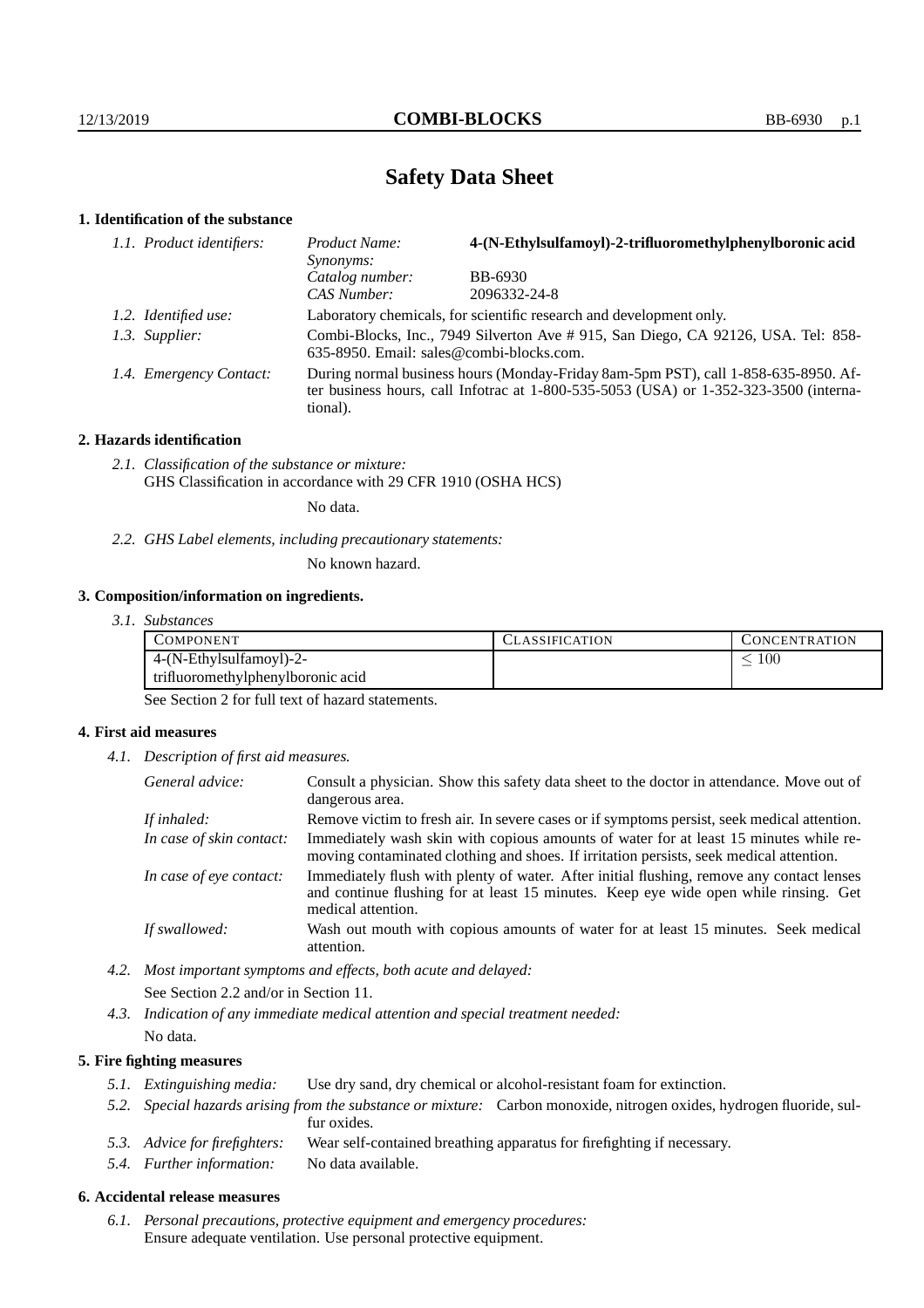|                                                           | 6.2. Environmental precautions:                                                |                                                                                                                                                                                                                                                                                                                        |  |  |  |  |
|-----------------------------------------------------------|--------------------------------------------------------------------------------|------------------------------------------------------------------------------------------------------------------------------------------------------------------------------------------------------------------------------------------------------------------------------------------------------------------------|--|--|--|--|
|                                                           |                                                                                | Should not be released into the environment. See Section 12 for additional ecological information.                                                                                                                                                                                                                     |  |  |  |  |
|                                                           | 6.3. Methods and materials for containment and cleaning up:                    |                                                                                                                                                                                                                                                                                                                        |  |  |  |  |
|                                                           | Sweep up or vacuum up spillage and collect in suitable container for disposal. |                                                                                                                                                                                                                                                                                                                        |  |  |  |  |
|                                                           | 6.4. Reference to other sections:                                              |                                                                                                                                                                                                                                                                                                                        |  |  |  |  |
| Refer to protective measures listed in Sections 8 and 13. |                                                                                |                                                                                                                                                                                                                                                                                                                        |  |  |  |  |
|                                                           | 7. Handling and storage                                                        |                                                                                                                                                                                                                                                                                                                        |  |  |  |  |
|                                                           |                                                                                | 7.1. Precautions for safe handling: Avoid contact with skin and eyes. Avoid inhalation of vapour or mist. Keep away<br>from sources of ignition - No smoking. Take measures to prevent the build up of electro-<br>static charge. For precautions see section 2.2.                                                     |  |  |  |  |
|                                                           |                                                                                | 7.2. Conditions for safe storage, including any incompatibilities: Keep container tightly closed in a dry and well-ventilated<br>place. Containers which are opened must be carefully resealed and kept upright to prevent<br>leakage.                                                                                 |  |  |  |  |
|                                                           | 7.3. Specific end use(s):                                                      | Laboratory chemicals, for scientific research and development only.                                                                                                                                                                                                                                                    |  |  |  |  |
|                                                           | 8. Exposure Controls / Personal protection                                     |                                                                                                                                                                                                                                                                                                                        |  |  |  |  |
|                                                           | 8.1. Control parameters:                                                       |                                                                                                                                                                                                                                                                                                                        |  |  |  |  |
|                                                           |                                                                                | Components with workplace control parameters: Contains no substances with occupational exposure limit values.                                                                                                                                                                                                          |  |  |  |  |
|                                                           | 8.2. Exposure controls:                                                        |                                                                                                                                                                                                                                                                                                                        |  |  |  |  |
|                                                           |                                                                                | Appropriate engineering controls: Ensure that eyewash stations and safety showers are close to the workstation<br>location. Ensure adequate ventilation, especially in confined areas.                                                                                                                                 |  |  |  |  |
|                                                           | Personal protective equipment:                                                 |                                                                                                                                                                                                                                                                                                                        |  |  |  |  |
|                                                           | Eye/face protection:                                                           | Wear appropriate protective eyeglasses or chemical safety goggles as described by OSHA's<br>eye and face protection regulations in 29 CFR 1910.133 or European Standard EN166.                                                                                                                                         |  |  |  |  |
|                                                           | Skin protection:                                                               | Handle with gloves. Gloves must be inspected prior to use. Use proper glove removal<br>technique (without touching glove's outer surface) to avoid skin contact with this product.<br>Dispose of contaminated gloves after use in accordance with applicable laws and good<br>laboratory practices. Wash and dry hands |  |  |  |  |
|                                                           | <b>Body Protection:</b>                                                        | Complete suit protecting against chemicals, Flame retardant antistatic protective clothing.,<br>The type of protective equipment must be selected according to the concentration and<br>amount of the dangerous substance at the specific workplace.                                                                   |  |  |  |  |
|                                                           | Respiratory protection:                                                        |                                                                                                                                                                                                                                                                                                                        |  |  |  |  |

Respiratory protection:

Control of environmental exposure: Prevent further leakage or spillage if safe to do so. Do not let product enter drains.

# **9. Physical and chemical properties**

*9.1. Information on basic physical and chemical properties*

| Appearance:                                   | No data  |
|-----------------------------------------------|----------|
| Odour:                                        | No data  |
| Odour Threshold:                              | No data  |
| pH:                                           | No data  |
| Melting point/freezing point:                 | No date. |
| Initial boiling point and boiling range:      | No data  |
| Flash point:                                  | No data  |
| Evaporatoin rate:                             | No data  |
| Flammability (solid, gas):                    | No data  |
| Upper/lower flammability or explosive limits: | No data  |
| Vapour pressure:                              | No data  |
| Vapour density:                               | No data  |
| Relative density:                             | No data  |
| Water solubility:                             | No data  |
| Partition coefficient: n-octanol/water:       | No data  |
| Auto-ignition:                                | No data  |
| Decomposition temperature:                    | No data  |
| Viscosity:                                    | No data  |
| Explosive properties:                         | No data  |
| Oxidizing properties:                         | No data  |
|                                               |          |